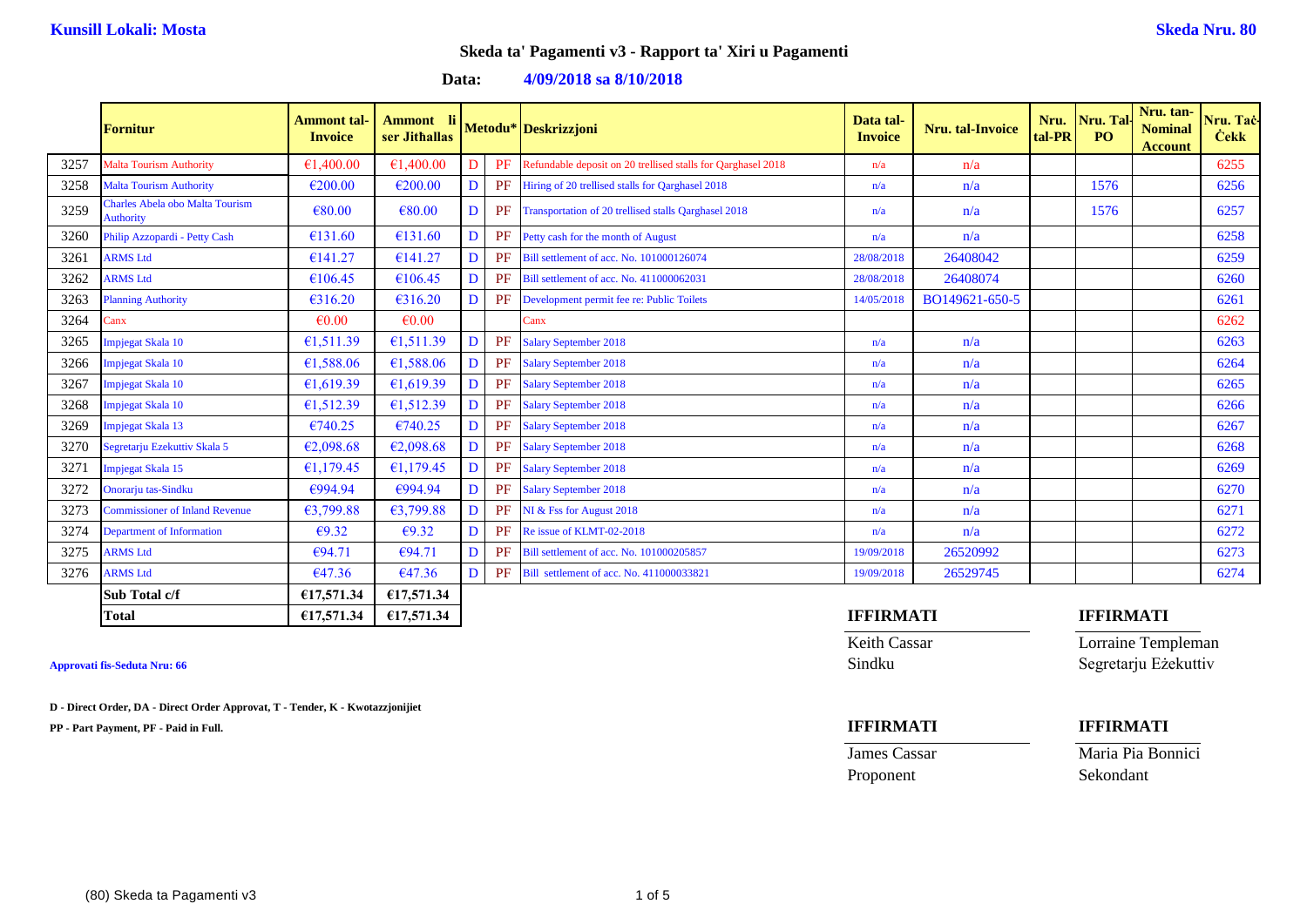**Data: 4/09/2018 sa 8/10/2018**

|      | <b>Fornitur</b>               | Ammont tal-<br><b>Invoice</b> | Ammont li<br>ser Jithallas |    | Metodu* Deskrizzjoni                                          | Data tal-<br><b>Invoice</b> | <b>Nru.</b> tal-Invoice | Nru.<br>tal-PR | Nru. Tal-<br><b>PO</b> | Nru. tan-<br><b>Nominal</b><br><b>Account</b> | Nru. Taċ-<br><b>Cekk</b> |
|------|-------------------------------|-------------------------------|----------------------------|----|---------------------------------------------------------------|-----------------------------|-------------------------|----------------|------------------------|-----------------------------------------------|--------------------------|
| 3277 | <b>ARMS</b> Ltd               | €436.25                       | €436.25                    | PF | Bill settlement of acc. No. 101000178806                      | 19/09/2018                  | 26529742                |                |                        |                                               | 6275                     |
| 3278 | <b>ARMS</b> Ltd               | €825.86                       | €825.86                    | PF | Bill settlement of acc. No. 208000000989                      | 19/09/2018                  | 26530170                |                |                        |                                               | 6276                     |
| 3279 | <b>ARMS</b> Ltd               | €131.83                       | €131.83                    | PF | Bill settlement of acc. No. 208000002949                      | 19/09/2018                  | 26530172                |                |                        |                                               | 6277                     |
| 3280 | <b>ARMS Ltd</b>               | €97.93                        | €97.93                     | PF | Bill settlement of acc. No. 208000002950                      | 19/09/2018                  | 26529744                |                |                        |                                               | 6278                     |
| 3281 | <b>Vodafone Malta Ltd</b>     | €45.44                        | €45.44                     | PF | Bill settlement of acc. No. 1011019218                        | 01/09/2018                  | 6961110092018           |                |                        |                                               | 6279                     |
| 3282 | GO plc                        | €16.20                        | €16.20                     | PF | Bill settlement of acc. No. 40424484                          | 03/09/2018                  | 61100428                |                |                        |                                               | 6280                     |
| 3283 | GO plc                        | €300.56                       | €300.56                    | PF | Bill settlement of acc. No. 10177345                          | 03/09/2018                  | 61094018                |                |                        |                                               | 6281                     |
| 3284 | GO plc                        | €27.28                        | €27.28                     | PF | Bill settlement of acc. No, 407795299                         | 03/09/2018                  | 61067090                |                |                        |                                               | 6282                     |
| 3285 | GO plc                        | €27.73                        | €27.73                     | PF | Bill settlement of acc No. 40111430                           | 03/09/2018                  | 61113957                |                |                        |                                               | 6283                     |
| 3286 | Philip Azzopardi - Petty Cash | €79.44                        | €79.44                     | PF | Petty cash for the month of September 2018                    | n/a                         | n/a                     |                |                        |                                               | 6284                     |
| 3287 | <b>Antoine Fenech</b>         | €13,400.00                    | €13,400.00                 |    | PF Street cleaning for the month of August 2018               | 31/08/2018                  | AF 783                  |                |                        | 3051                                          | 6285                     |
| 3288 | <b>Besteam Audio Ltd</b>      | €2,301.00                     | €2,301.00                  |    | PF Audio equipment Airport Impressions setup (Qarghasel)      | 26/09/2018                  | 2796                    |                | 1587                   | 3360                                          | 6286                     |
| 3289 | $C&X$ Ironmongery             | €262.25                       | €262.25                    | PF | Various ironmongery items                                     | 03/07/2018                  | 8247                    |                | 1610                   | 2210/002                                      | 6287                     |
| 3290 | <b>Cassia Wood Works</b>      | €985.00                       | €1,050.00                  |    | PF Pine unit for library                                      | 27/08/2018                  | 18568 405               |                | 1574                   | 2310/003                                      | 6288                     |
| 3291 | <b>Cassia Wood Works</b>      | € $65.00$                     |                            | PF | <b>Mending doors of library</b>                               | 11/10/2018                  | 18568 407               |                | 1574                   | 2310/003                                      | 6288                     |
| 3292 | <b>Civil Protection Dept.</b> | €68.44                        | €68.44                     |    | PF Extra hours on site as on A134/18 (fire engine feast 2018) | 28/08/2018                  | A134/18                 |                |                        | 3340                                          | 6289                     |
| 3293 | <b>Content House Ltd</b>      | €194.70                       | €194.70                    | PF | Full page advert Gwida (Qarghasel)                            | 12/09/2018                  | 46658                   |                | 1585                   | 3360                                          | 6290                     |
| 3294 | <b>Cordia String Quartet</b>  | €500.00                       | €500.00                    |    | PF Performing music during Jum il-Mosta                       | 16/09/2018                  | 14                      |                | 1592                   | 3361                                          | 6291                     |
|      | Sub Total c/f                 | £19,764.91                    | £19,764.91                 |    |                                                               |                             |                         |                |                        |                                               |                          |
|      | Sub Total b/f                 | £17,571.34                    | €17,571.34                 |    |                                                               |                             |                         |                |                        |                                               |                          |

| Approvati fis-Seduta Nru: 66 |  |
|------------------------------|--|
|                              |  |

**D - Direct Order, DA - Direct Order Approvat, T - Tender, K - Kwotazzjonijiet**

**PP - Part Payment, PF - Paid in Full. IFFIRMATI IFFIRMATI**

# **Total €37,336.25 €37,336.25 IFFIRMATI IFFIRMATI**

Keith Cassar **Lorraine Templeman Approvati fis-Seduta Nru: 66** Sindku Segretarju Eżekuttiv

Proponent

**James Cassar Maria Pia Bonnici**<br>Proponent Sekondant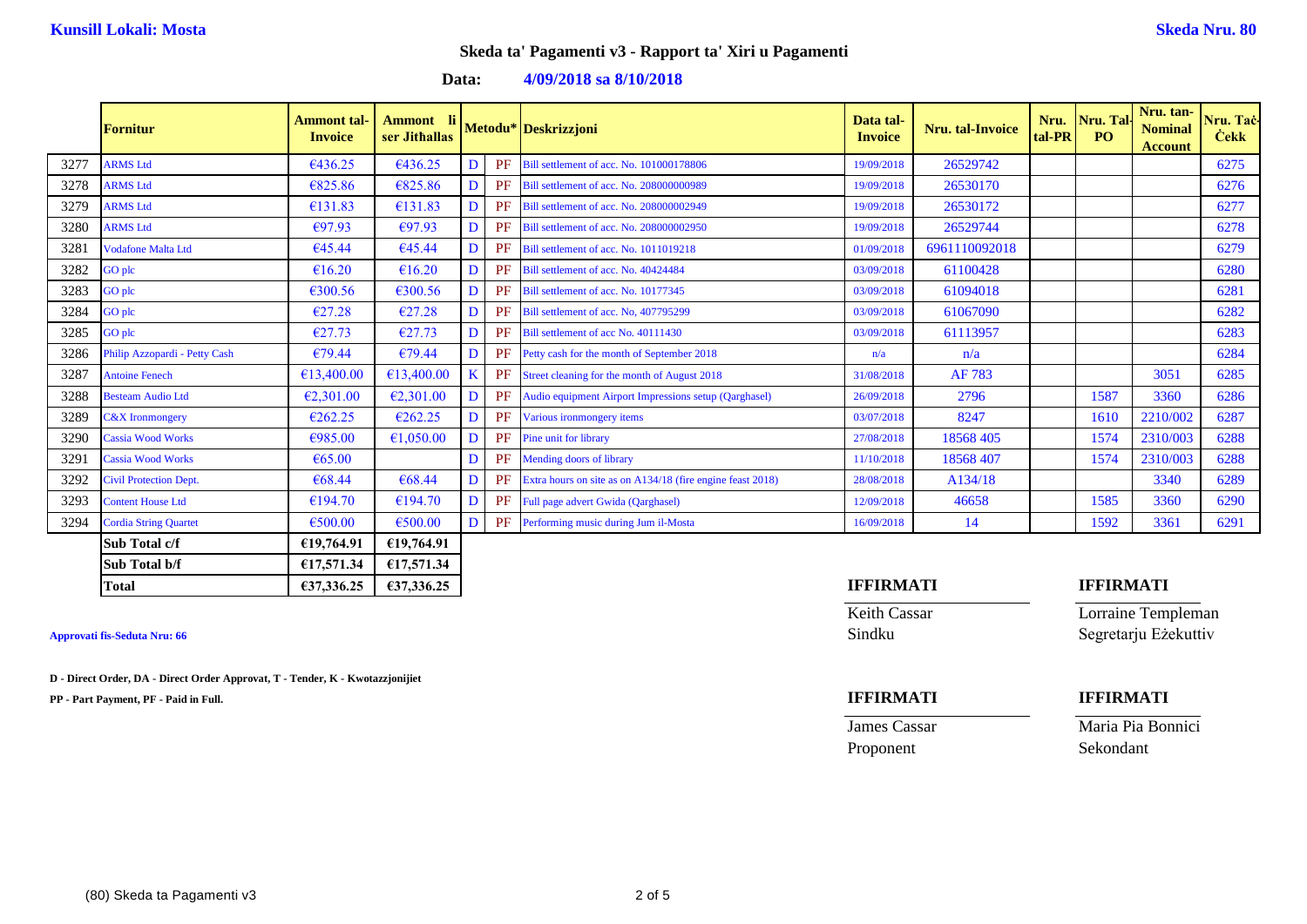**Data: 4/09/2018 sa 8/10/2018**

|      | Fornitur                            | <b>Ammont tal-</b><br><b>Invoice</b> | Ammont li<br>ser Jithallas |   |           | Metodu* Deskrizzjoni                                                                                                                                                     | Data tal-<br><b>Invoice</b> | Nru. tal-Invoice            | Nru.<br>tal-PR | Nru. Tal<br><b>PO</b> | Nru. tan-<br><b>Nominal</b><br><b>Account</b> | Nru. Tač<br><b>Cekk</b> |
|------|-------------------------------------|--------------------------------------|----------------------------|---|-----------|--------------------------------------------------------------------------------------------------------------------------------------------------------------------------|-----------------------------|-----------------------------|----------------|-----------------------|-----------------------------------------------|-------------------------|
| 3295 | Dr. Karl Tanti                      | €50.65                               | €250.65                    |   | PF        | Reimbursement for Facebook adverts ES3FJGSU52 Qarghasel                                                                                                                  | 14/09/2018                  | 723323344445298<br>3870863  |                |                       | 3360                                          | 6292                    |
| 3296 | Dr. Karl Tanti                      | €200.00                              |                            | D |           | PF Reimbursement for Facebook adverts /post 675CHGAV52 Qarghasel                                                                                                         | 05/09/2018                  | 1719505184827118<br>3834705 |                |                       | 3360                                          | 6292                    |
| 3297 | E.J. Mangion                        | €1,140.00                            | €1,140.00                  | D | PF        | Cleaning of culvert $\&$ pits from sludge with vacuum bowser in various<br>roads                                                                                         | 02/10/2018                  | 14800                       |                | 1577 & 160            | 3050                                          | 6293                    |
| 3298 | <b>Errol Sammut</b>                 | €3,540.00                            | €3,540.00                  | D | PF        | Performing music by Airport Impressions during Qarghasel                                                                                                                 | 06/09/2018                  | 150918#01                   |                | 1584                  | 3360                                          | 6294                    |
| 3299 | <b>EX Sat Systems Ltd</b>           | €350.00                              | €350.00                    |   | PF        | <b>Link SD Mosta fire works</b>                                                                                                                                          | 31/08/2018                  | <b>KM 01</b>                |                |                       | 3340                                          | 6295                    |
| 3300 | G.3.B Ltd                           | €496.57                              | €993.14                    |   | PF        | Upkeep of public convenience July 2018                                                                                                                                   | 25/07/2018                  | <b>MST10/18</b>             |                |                       | 3053                                          | 6296                    |
| 3301 | G.3.B Ltd                           | €496.57                              |                            |   | PF        | Upkeep of public convenience August 2018                                                                                                                                 | 20/08/2018                  | <b>MST11/18</b>             |                |                       | 3053                                          | 6296                    |
| 3302 | GO plc                              | €40.00                               | €40.00                     | D | PF        | Temporis 580 with display                                                                                                                                                | 25/09/2018                  | 109114                      |                | 1594                  | 7310                                          | 6297                    |
| 3303 | <b>Ignatius Iggy Fenech</b>         | €73.75                               | €262.55                    |   | PF        | Liaising for space / write up/ artwork in Gwida & Lovin Malta<br>Oarghasel                                                                                               | 19/09/2018                  | 133                         |                |                       | 3360                                          | 6298                    |
| 3304 | <b>Ignatius Iggy Fenech</b>         | €188.80                              |                            |   | PF        | Press release of write up and translation incl. sending out to online $\&$<br>print media Qarghasel                                                                      | 19/09/2018                  | 132                         |                | 1582                  | 3360                                          | 6298                    |
| 3305 | Jade                                | €1,888.00                            | €1,888.00                  | D | PF        | <b>Parquet flooring for Library</b>                                                                                                                                      | 31/08/2018                  | 116/18                      |                | 1544                  | 7315                                          | 6299                    |
| 3306 | <b>Jean-Pierre Portanier Mifsud</b> | €2,124.00                            | €2,124.00                  |   | PF        | <b>Stage for Jum il-Mosta</b>                                                                                                                                            | 26/09/2018                  | 94/18                       |                | 1597                  | 3360                                          | 6300                    |
| 3307 | <b>Jimmy Muscat</b>                 | €1,785.00                            | €1,785.00                  |   | <b>PF</b> | Bulky refuse for the month of August 2018                                                                                                                                | 31/08/2018                  | 008/18                      |                |                       | 3042                                          | 6301                    |
| 3308 | <b>Keith Cassar</b>                 | €260.00                              | €260.00                    |   | PF        | Reimbursement for Facebook various post/event 62167627 Qarghasel                                                                                                         | 19/09/2018                  | 193697512308341<br>3830012  |                |                       | 3360                                          | 6302                    |
| 3309 | Koperattiva Tabelli u Sinjali       | €845.31                              | €1,008.90                  |   | PF        | Traffic signs & mirror (Job sheet 11781) Various roads                                                                                                                   | 16/07/2018                  | 24520                       |                | WO69/71/73            | 3059                                          | 6303                    |
| 3310 | Koperattiva Tabelli u Sinjali       | €163.59                              |                            |   | PF        | Traffic signs & street name (Job sheet 11782) Triq il-Htajriet, Triq<br>Ghajn Rihana & Triq K. Ewkaristiku                                                               | 16/07/2018                  | 24521                       |                | WO75 & 78             | 3059                                          | 6303                    |
| 3311 | <b>Lovin Malta Ltd</b>              | €1,121.00                            | €1,121.00                  | D | PF        | <b>Article Qarghasel</b>                                                                                                                                                 | 22/09/2018                  | 202                         |                | 1583                  | 3360                                          | 6304                    |
| 3312 | <b>Mario Mallia</b>                 | €471.75                              | €471.75                    |   | PF        | Repairing faulty decorative lamps Triq A. Gatt / Replacing floodlight on<br>Monument taz-Zghazagh / Installation of timer & washhand mixer in<br>disabled public toilets | 02/09/2018                  | 1232                        |                | WO75-1                | 2310/003                                      | 6305                    |
|      | Sub Total c/f                       | £15,234.99                           | €15,234.99                 |   |           |                                                                                                                                                                          |                             |                             |                |                       |                                               |                         |
|      | Sub Total b/f                       | €37,336.25                           | €37,336.25                 |   |           |                                                                                                                                                                          |                             |                             |                |                       |                                               |                         |

**D - Direct Order, DA - Direct Order Approvat, T - Tender, K - Kwotazzjonijiet**

**PP - Part Payment, PF - Paid in Full. IFFIRMATI IFFIRMATI**

**Total €52,571.24 €52,571.24 IFFIRMATI IFFIRMATI**

**James Cassar Maria Pia Bonnici** Proponent Sekondant

Keith Cassar **Lorraine Templeman Approvati fis-Seduta Nru: 66** Sindku Segretarju Eżekuttiv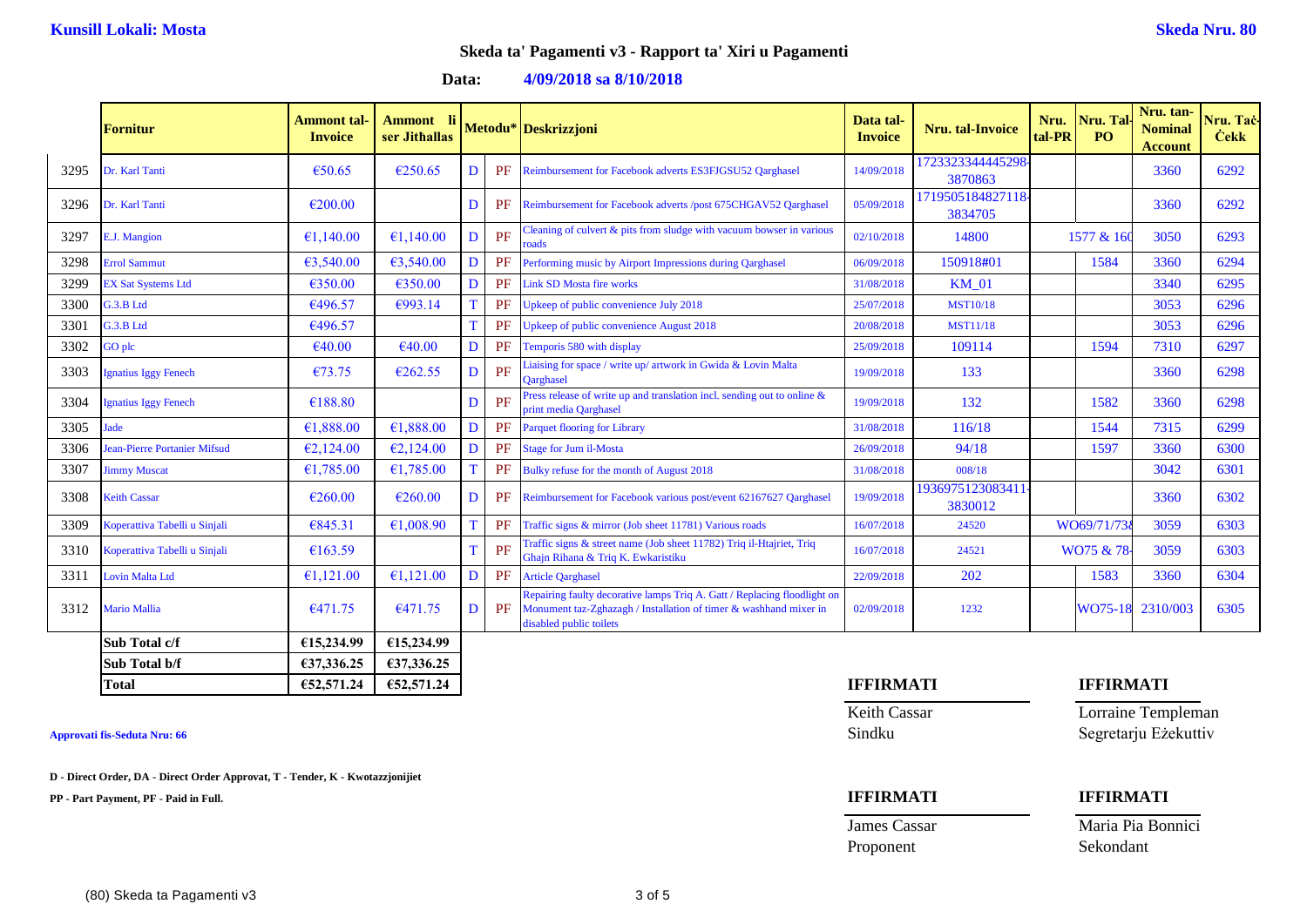**Data: 4/09/2018 sa 8/10/2018**

|      | <b>Fornitur</b>                                | <b>Ammont tal-</b><br><b>Invoice</b> | Ammont li<br>ser Jithallas |   |           | Metodu* Deskrizzjoni                                                     | Data tal-<br><b>Invoice</b> | Nru. tal-Invoice | Nru.<br>tal-PR | Nru. Tal.<br>PO | Nru. tan-<br><b>Nominal</b><br><b>Account</b> | Nru. Taċ-<br><b>Cekk</b> |
|------|------------------------------------------------|--------------------------------------|----------------------------|---|-----------|--------------------------------------------------------------------------|-----------------------------|------------------|----------------|-----------------|-----------------------------------------------|--------------------------|
| 3313 | Micamed Ltd                                    | €82.60                               | €1,277.94                  |   | PF        | <b>Street Lighting Maintenance (W181)</b>                                | 23/07/2018                  | 753              |                |                 | 3010                                          | 6306                     |
| 3314 | <b>Micamed Ltd</b>                             | €53.10                               |                            |   | PF        | <b>Street Lighting Maintenance (L328)</b>                                | 24/07/2018                  | 771              |                |                 | 3010                                          | 6306                     |
| 3315 | <b>Micamed Ltd</b>                             | €82.60                               |                            |   | PF        | <b>Street Lighting Maintenance (W214)</b>                                | 24/07/2018                  | 776              |                |                 | 3010                                          | 6306                     |
| 3316 | <b>Micamed Ltd</b>                             | €23.60                               |                            |   | PF        | <b>Street Lighting Maintenance (W035)</b>                                | 24/07/2018                  | 791              |                |                 | 3010                                          | 6306                     |
| 3317 | <b>Micamed Ltd</b>                             | €94.40                               |                            |   | PF        | <b>Street Lighting Maintenance (T002)</b>                                | 24/07/2018                  | 792              |                |                 | 3010                                          | 6306                     |
| 3318 | <b>Micamed Ltd</b>                             | €230.10                              |                            |   | PF        | <b>Street Lighting Maintenance (W615)</b>                                | 24/07/2018                  | 793              |                |                 | 3010                                          | 6306                     |
| 3319 | <b>Micamed Ltd</b>                             | €82.60                               |                            |   | PF        | <b>Street Lighting Maintenance (W045)</b>                                | 24/07/2018                  | 800              |                |                 | 3010                                          | 6306                     |
| 3320 | <b>Micamed Ltd</b>                             | €94.40                               |                            |   | PF        | <b>Street Lighting Maintenance (W435)</b>                                | 24/07/2018                  | 808              |                |                 | 3010                                          | 6306                     |
| 3321 | <b>Micamed Ltd</b>                             | €165.20                              |                            |   | PF        | <b>Street Lighting Maintenance (T004)</b>                                | 24/07/2018                  | 810              |                |                 | 3010                                          | 6306                     |
| 3322 | <b>Micamed Ltd</b>                             | €23.60                               |                            |   | PF        | <b>Street Lighting Maintenance (W875)</b>                                | 24/07/2018                  | 823              |                |                 | 3010                                          | 6306                     |
| 3323 | <b>Micamed Ltd</b>                             | €82.60                               |                            |   | PF        | <b>Street Lighting Maintenance (T005)</b>                                | 03/08/2018                  | 847              |                |                 | 3010                                          | 6306                     |
| 3324 | Micamed Ltd                                    | €86.14                               |                            |   | PF        | <b>Street Lighting Maintenance (C010)</b>                                | 03/08/2018                  | 849              |                |                 | 3010                                          | 6306                     |
| 3325 | <b>Micamed Ltd</b>                             | $\epsilon$ <sub>0.00</sub>           |                            |   | PF        | <b>Street Lighting Maintenance (W398)</b>                                | 03/08/2018                  | 860              |                |                 | 3010                                          | 6306                     |
| 3326 | <b>Micamed Ltd</b>                             | €82.60                               |                            |   | <b>PF</b> | <b>Street Lighting Maintenance (W884)</b>                                | 06/08/2018                  | 865              |                |                 | 3010                                          | 6306                     |
| 3327 | Micamed Ltd                                    | €94.40                               |                            |   | PF        | <b>Street Lighting Maintenance (W528)</b>                                | 27/08/2018                  | 878              |                |                 | 3010                                          | 6306                     |
| 3328 | Nanette Camilleri obo Nanette Floral<br>Design | €35.00                               | €80.00                     |   | PF        | Flower bouquet for birth of daughter of Onor. A. Muscat MP               | 25/09/2018                  | 403097           |                | 1601            | 3340                                          | 6307                     |
| 3329 | Nanette Camilleri obo Nanette Floral<br>Design | €45.00                               |                            |   | <b>PF</b> | <b>Funeral wreath Joseph Mifsud</b>                                      | 10/09/2018                  | 403091           |                | 1586            | 3340                                          | 6307                     |
| 3330 | <b>Northern Cleaning Group Ltd</b>             | €11,456.40                           | €11,456.40                 |   | PF        | Collection of Waste June 2018                                            | 30/06/2018                  | <b>MST 6/18</b>  |                |                 | 3041                                          | 6308                     |
| 3331 | <b>Paramount Coaches</b>                       | €141.60                              | €141.60                    | D |           | PF Transport service from Mosta to Sliema with return (Harga 23/8/2018)  | 31/08/2018                  | 10006458         |                | 1569            | 3360                                          | 6309                     |
| 3332 | <b>Performing Right Society Ltd</b>            | €242.40                              | €242.40                    | n |           | PF Royalties due for use of copyright music Live - Concerts 15-16/9/2018 | 13/09/2018                  | 18/4650          |                |                 |                                               | 6310                     |
|      | Sub Total c/f                                  | €13,198.34                           | €13,198.34                 |   |           |                                                                          |                             |                  |                |                 |                                               |                          |
|      | Sub Total b/f                                  | €52,571.24                           | €52,571.24                 |   |           |                                                                          |                             |                  |                |                 |                                               |                          |

**D - Direct Order, DA - Direct Order Approvat, T - Tender, K - Kwotazzjonijiet**

**PP - Part Payment, PF - Paid in Full. IFFIRMATI IFFIRMATI**

### **Total €65,769.58 €65,769.58 IFFIRMATI IFFIRMATI**

Proponent Sekondant

Keith Cassar **Lorraine Templeman Approvati fis-Seduta Nru: 66** Sindku Segretarju Eżekuttiv

James Cassar Maria Pia Bonnici